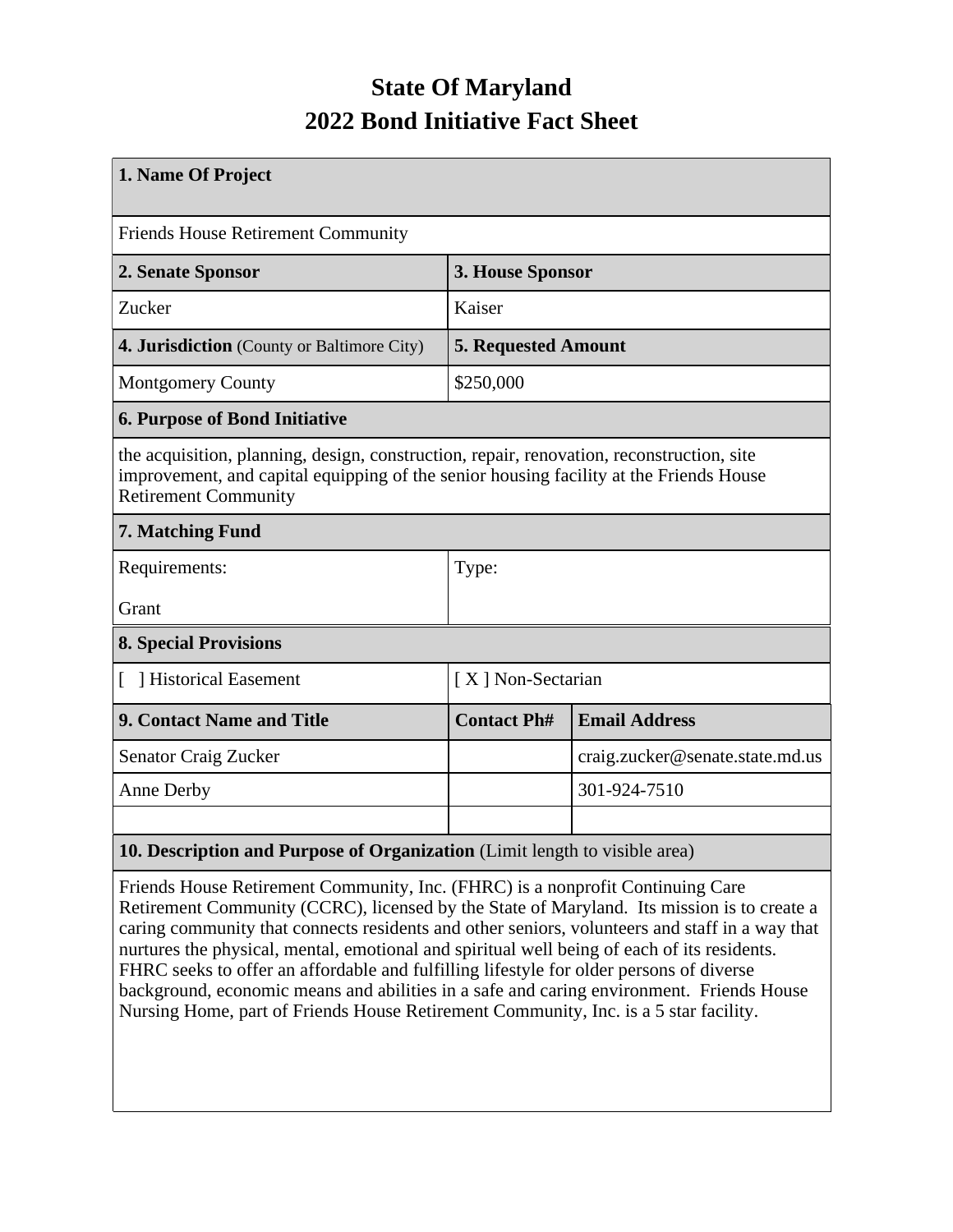## **11. Description and Purpose of Project** (Limit length to visible area)

Phase Two of the Friends House Campus expansion and renovation plan involves the following: 1) Space design 2) Demolition of existing buildings 3)New Construction. Phase Two began in 2021 with the creation of a plan of action for site improvements. Under the leadership of CEO Philip Burkholder and Director of Facilities & Project Management, Michael Stoner a strategy for expansion will be realized. This strategy will include renovation of existing buildings, construction of affordable senior apartments, upgraded facilities and grounds, evaluation and possible expansion of assisted living, nursing care and rehabilitation facilities. Some of the current buildings will need to be demolished and modern buildings constructed. The cost estimate of phase Two Construction \$20,000,000. Friends House is seeking \$250,000.

*Round all amounts to the nearest \$1,000. The totals in Items 12 (Estimated Capital Costs) and 13 (Proposed Funding Sources) must match. The proposed funding sources must not include the value of real property unless an equivalent value is shown under Estimated Capital Costs.*

| <b>12. Estimated Capital Costs</b>                                     |              |  |  |  |  |
|------------------------------------------------------------------------|--------------|--|--|--|--|
| <b>Acquisition</b>                                                     | \$0          |  |  |  |  |
| <b>Design</b>                                                          | \$2,000,000  |  |  |  |  |
| <b>Construction</b>                                                    | \$15,000,000 |  |  |  |  |
| <b>Equipment</b>                                                       | \$3,000,000  |  |  |  |  |
| <b>Total</b>                                                           | \$20,000,000 |  |  |  |  |
| 13. Proposed Funding Sources - (List all funding sources and amounts.) |              |  |  |  |  |
| Montgomery County Capital Grant                                        | \$250,000    |  |  |  |  |
| Individuals                                                            | \$50,000     |  |  |  |  |
| Foundations                                                            | \$50,000     |  |  |  |  |
| <b>Bank Financing</b>                                                  | \$19,650,000 |  |  |  |  |
|                                                                        |              |  |  |  |  |
|                                                                        |              |  |  |  |  |
|                                                                        |              |  |  |  |  |
|                                                                        |              |  |  |  |  |
|                                                                        |              |  |  |  |  |
|                                                                        |              |  |  |  |  |
|                                                                        |              |  |  |  |  |
| <b>Total</b>                                                           | \$20,000,000 |  |  |  |  |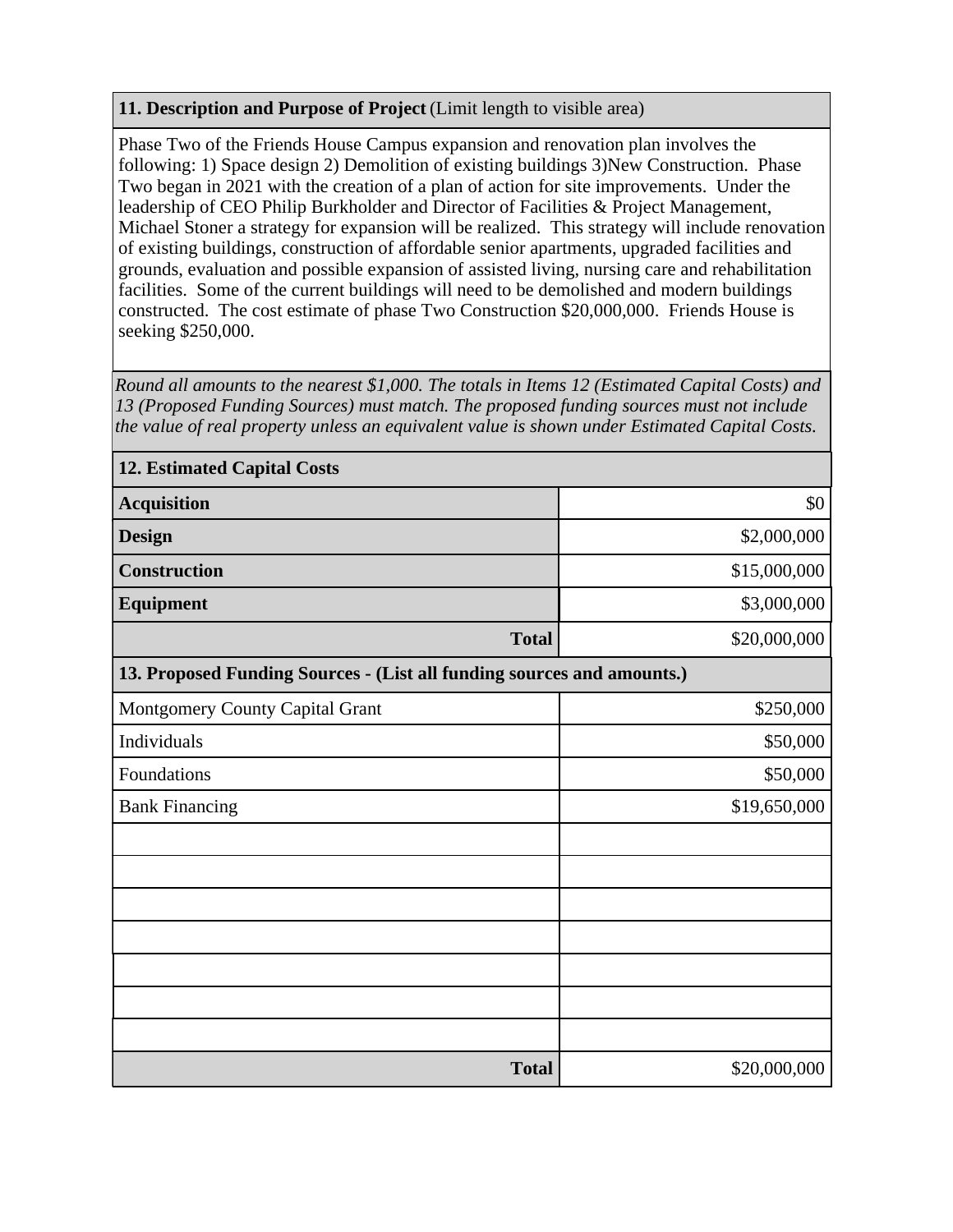| 14. Project Schedule (Enter a date or one of the following in each box. N/A, TBD or Complete)     |                            |                   |                                                                                         |                        |                                              |                                              |                                                                                              |                              |  |
|---------------------------------------------------------------------------------------------------|----------------------------|-------------------|-----------------------------------------------------------------------------------------|------------------------|----------------------------------------------|----------------------------------------------|----------------------------------------------------------------------------------------------|------------------------------|--|
| <b>Begin Design</b>                                                                               |                            |                   |                                                                                         | <b>Complete Design</b> | <b>Begin Construction</b>                    |                                              |                                                                                              | <b>Complete Construction</b> |  |
| 4/15/2021                                                                                         |                            |                   | 12/21/2021                                                                              |                        |                                              | 4/18/2022<br>8/31/2023                       |                                                                                              |                              |  |
| <b>15. Total Private Funds</b><br>and Pledges Raised                                              |                            |                   | <b>16. Current Number of People</b><br><b>Served Annually at Project</b><br><b>Site</b> |                        |                                              |                                              | 17. Number of People to be<br><b>Served Annually After the</b><br><b>Project is Complete</b> |                              |  |
| 100000.00                                                                                         | 353                        |                   |                                                                                         |                        | 515                                          |                                              |                                                                                              |                              |  |
| 18. Other State Capital Grants to Recipients in the Past 15 Years                                 |                            |                   |                                                                                         |                        |                                              |                                              |                                                                                              |                              |  |
|                                                                                                   | <b>Legislative Session</b> |                   |                                                                                         | <b>Amount</b>          |                                              | <b>Purpose</b>                               |                                                                                              |                              |  |
| 2017                                                                                              |                            |                   |                                                                                         | \$50,000<br>Phase One  |                                              |                                              |                                                                                              |                              |  |
| 2019                                                                                              |                            |                   |                                                                                         | \$100,000<br>Phase One |                                              |                                              |                                                                                              |                              |  |
| 2021                                                                                              |                            |                   |                                                                                         | \$200,000              | Phase Two                                    |                                              |                                                                                              |                              |  |
|                                                                                                   |                            |                   |                                                                                         |                        |                                              |                                              |                                                                                              |                              |  |
| 19. Legal Name and Address of Grantee                                                             |                            |                   |                                                                                         |                        |                                              | <b>Project Address (If Different)</b><br>N/A |                                                                                              |                              |  |
| Friends House Retirement Community, Inc.<br>20. Legislative District in<br>14 - Montgomery County |                            |                   |                                                                                         |                        |                                              |                                              |                                                                                              |                              |  |
| <b>Which Project is Located</b><br>21. Legal Status of Grantee (Please Check One)                 |                            |                   |                                                                                         |                        |                                              |                                              |                                                                                              |                              |  |
| <b>Local Govt.</b><br><b>For Profit</b>                                                           |                            |                   |                                                                                         | <b>Non Profit</b>      |                                              | Federal                                      |                                                                                              |                              |  |
| $\begin{bmatrix} 1 \end{bmatrix}$                                                                 |                            |                   | $\lceil \; \rceil$                                                                      |                        | [X]<br>$\lceil \; \rceil$                    |                                              |                                                                                              |                              |  |
| 22. Grantee Legal Representative                                                                  |                            |                   | 23. If Match Includes Real Property:                                                    |                        |                                              |                                              |                                                                                              |                              |  |
| Name:                                                                                             |                            | Philip Burkholder |                                                                                         |                        | <b>Has An Appraisal</b><br><b>Been Done?</b> |                                              | Yes/No                                                                                       |                              |  |
| <b>Phone:</b>                                                                                     |                            |                   | 301-924-7510                                                                            |                        |                                              |                                              |                                                                                              |                              |  |
| <b>Address:</b>                                                                                   |                            |                   | If Yes, List Appraisal Dates and Value                                                  |                        |                                              |                                              |                                                                                              |                              |  |
| 17340 Quaker Lane<br>Sandy Spring, MD 20860                                                       |                            |                   |                                                                                         |                        |                                              |                                              |                                                                                              |                              |  |
|                                                                                                   |                            |                   |                                                                                         |                        |                                              |                                              |                                                                                              |                              |  |
|                                                                                                   |                            |                   |                                                                                         |                        |                                              |                                              |                                                                                              |                              |  |
|                                                                                                   |                            |                   |                                                                                         |                        |                                              |                                              |                                                                                              |                              |  |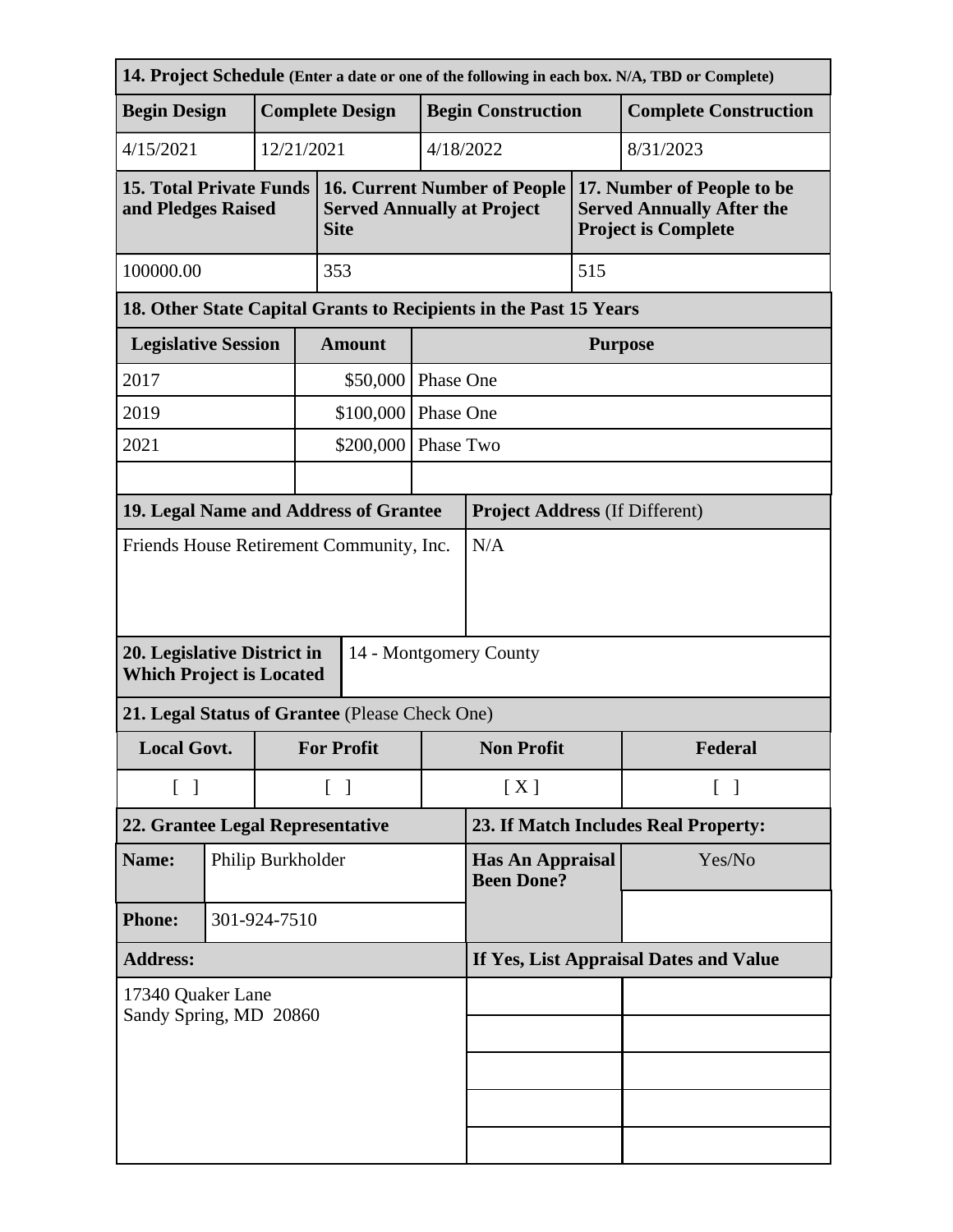| 24. Impact of Project on Staffing and Operating Cost at Project Site                         |                                                                                      |                          |                                           |                                             |             |  |  |
|----------------------------------------------------------------------------------------------|--------------------------------------------------------------------------------------|--------------------------|-------------------------------------------|---------------------------------------------|-------------|--|--|
| Current # of<br><b>Employees</b>                                                             | Projected # of<br><b>Employees</b>                                                   |                          | <b>Current Operating</b><br><b>Budget</b> | <b>Projected Operating</b><br><b>Budget</b> |             |  |  |
| 150                                                                                          | 175                                                                                  |                          | 14104136.00                               |                                             | 14800000.00 |  |  |
|                                                                                              | 25. Ownership of Property (Info Requested by Treasurer's Office for bond purposes)   |                          |                                           |                                             |             |  |  |
| A. Will the grantee own or lease (pick one) the property to be improved?<br>Own              |                                                                                      |                          |                                           |                                             |             |  |  |
| B. If owned, does the grantee plan to sell within 15 years?<br>N <sub>o</sub>                |                                                                                      |                          |                                           |                                             |             |  |  |
| C. Does the grantee intend to lease any portion of the property to others?<br>N <sub>0</sub> |                                                                                      |                          |                                           |                                             |             |  |  |
|                                                                                              | D. If property is owned by grantee any space is to be leased, provide the following: |                          |                                           |                                             |             |  |  |
|                                                                                              | <b>Lessee</b>                                                                        | <b>Terms</b> of<br>Lease | Cost<br><b>Covered</b><br>by Lease        | <b>Square</b><br>Footage<br><b>Leased</b>   |             |  |  |
|                                                                                              | N/A                                                                                  | N/A                      | N/A                                       | N/A                                         |             |  |  |
|                                                                                              |                                                                                      |                          |                                           |                                             |             |  |  |
|                                                                                              |                                                                                      |                          |                                           |                                             |             |  |  |
|                                                                                              |                                                                                      |                          |                                           |                                             |             |  |  |
|                                                                                              |                                                                                      |                          |                                           |                                             |             |  |  |
|                                                                                              |                                                                                      |                          |                                           |                                             |             |  |  |
|                                                                                              | E. If property is leased by grantee - Provide the following:                         |                          |                                           |                                             |             |  |  |
| <b>Name of Leaser</b>                                                                        |                                                                                      |                          | Length of<br>Lease                        | <b>Options to Renew</b>                     |             |  |  |
|                                                                                              | N/A                                                                                  | N/A                      | N/A                                       |                                             |             |  |  |
|                                                                                              |                                                                                      |                          |                                           |                                             |             |  |  |
|                                                                                              |                                                                                      |                          |                                           |                                             |             |  |  |
|                                                                                              |                                                                                      |                          |                                           |                                             |             |  |  |
|                                                                                              |                                                                                      |                          |                                           |                                             |             |  |  |
|                                                                                              |                                                                                      |                          |                                           |                                             |             |  |  |
| <b>26. Building Square Footage:</b>                                                          |                                                                                      |                          |                                           |                                             |             |  |  |
| <b>Current Space GSF</b>                                                                     |                                                                                      |                          | N/A                                       |                                             |             |  |  |
| <b>Space to be Renovated GSF</b>                                                             |                                                                                      |                          | N/A                                       |                                             |             |  |  |
| <b>New GSF</b>                                                                               |                                                                                      | N/A                      |                                           |                                             |             |  |  |